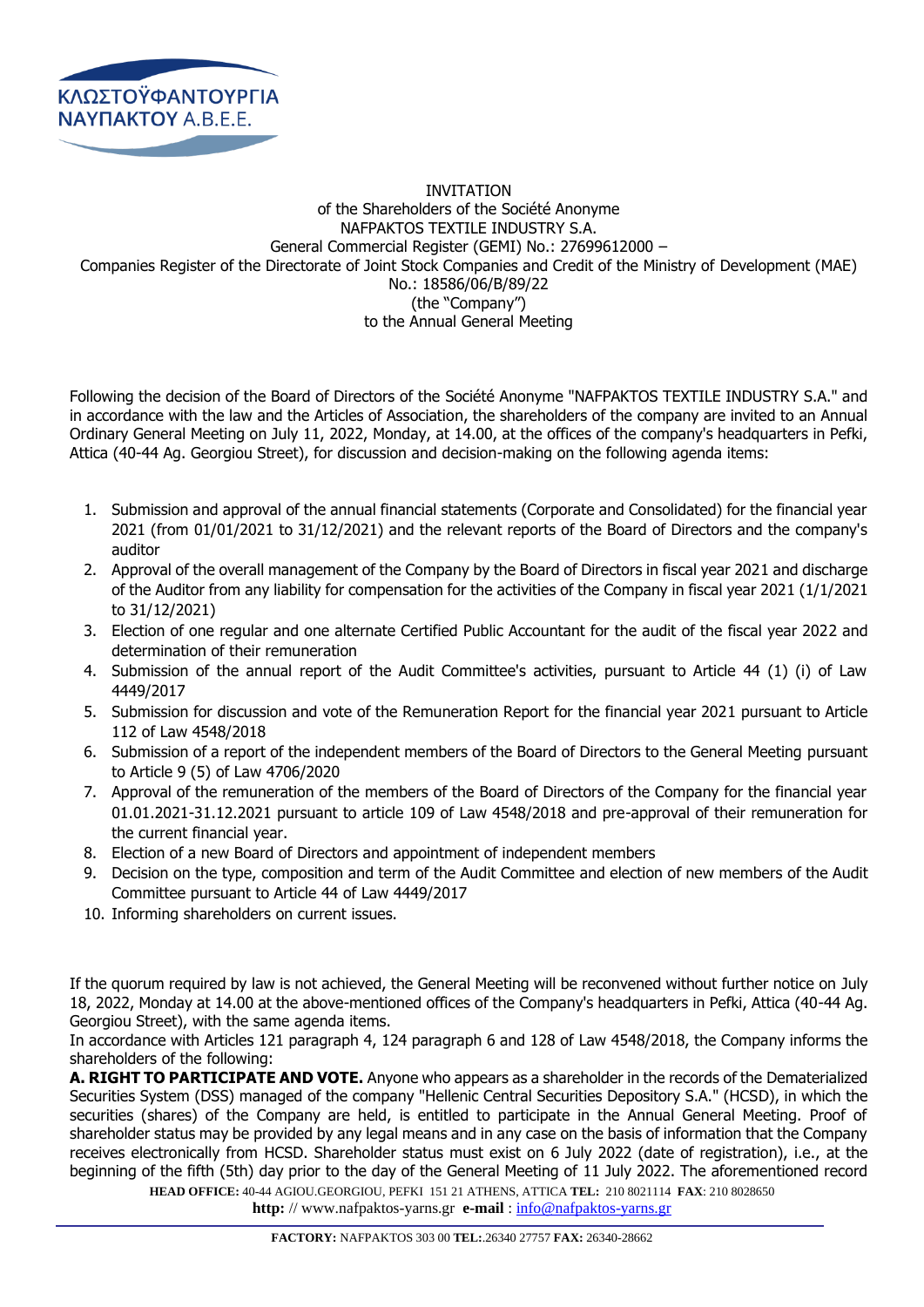

date (6 July 2022) shall also apply in the event of a repeat meeting. Only those who hold the status of shareholder on the respective record date shall be deemed to be entitled to participate and vote at the General Meeting. It should be noted that the exercise of such rights (participation and voting) does not require the blocking of the beneficiary's shares or the observance of any other similar procedure, which limits the possibility of selling and transferring them during the period between the date of registration and the date of the General Meeting.

**B. MINORITY RIGHTS OF SHAREHOLDERS** (a) Upon request of shareholders representing one twentieth (1/20) of the paid-up capital, the Board of Directors of the Company is obliged to include additional items in the agenda of the General Meeting, if the relevant request is received by the Board of Directors by June 26, 2022, i.e., at least fifteen (15) days before the Ordinary General Meeting. The request for the inclusion of additional items on the agenda shall be accompanied by a justification or a draft resolution for approval at the General Meeting and the revised agenda shall be published in the same way as the previous agenda, on 28-06-2022, i.e. thirteen (13) days before the date of the Ordinary General Meeting and at the same time shall be made available to shareholders on the Company's website (see below), together with the justification or the draft resolution submitted by shareholders in accordance with the provisions of article 123 (4) of Law 4548/2018. If these matters are not published, the requesting shareholders are entitled to request the postponement of the general meeting in accordance with paragraph 5 of article 141 of Law 4548/2018 and to publish them themselves at the company's expense (b) Upon request of shareholders representing one twentieth (1/20) of the paid-up capital, the Board of Directors shall make available to the shareholders in accordance with the provisions of article 123 paragraph 3 of Law 4548/2018, at the latest by July 5, 2022, i.e. at least six (6) days before the date of the General Meeting, draft resolutions on items included in the original or revised agenda, if the relevant request is received by the Board of Directors by July 4, 2022, i.e. at least seven (7) days before the date of the General Meeting (c) The Board of Directors is not obliged to include items on the agenda or to publish or disclose them together with a statement of reasons and draft resolutions submitted by shareholders pursuant to the above paragraphs (a) and (b) respectively, if their content is obviously contrary to the law or accepted principles of morality (d) Upon the request of any shareholder submitted to the Company by 5 July 2022, i.e. at least five (5) full days prior to the General Meeting, the Board of Directors shall provide the General Meeting with the requested specific information on the affairs of the Company, insofar as it is relevant to the items on the agenda. Also, at the request of shareholders representing one twentieth (1/20) of the paid-up capital, the Board of Directors is obliged to announce to the General Meeting the amounts paid to each member of the Board of Directors or the directors of the company during the last two years, as well as any benefit to these persons from any cause or contract of the company with them. The Board of Directors may refuse to provide the information for good cause, which shall be recorded in the minutes. The Board of Directors may reply in a uniform manner to requests from shareholders with the same content. There is no obligation to provide information when the relevant information is already available on the Company's website, in particular in the form of questions and answers (e) Upon request of shareholders representing one tenth (1/10) of the paid-up capital, which must be submitted to the Company by 5 July 2022, i.e. at least five (5) full days before the General Meeting, the Board of Directors shall provide the General Meeting with information on the course of corporate affairs and the Company's assets and liabilities. The Board of Directors may refuse to provide the information for a compelling material reason, which shall be recorded in the minutes (f) At the request of shareholders representing one twentieth (1/20) of the paid-up share capital, voting on an item or items on the agenda shall be by open ballot. Similar time limits for the exercise of any minority rights of shareholders shall apply in the case of Repetitive General Meetings. In all the cases mentioned above, the requesting shareholders must prove their shareholding status and the number of shares held at the time of exercising the relevant right in accordance with the above mentioned (paragraph A).

**C. PROCEDURE FOR THE EXERCISE OF VOTING RIGHTS BY PROXY**. The shareholder shall participate in the General Meeting and vote either in person or by proxy. Each shareholder may appoint up to three (3) proxies. Legal entities may participate in the General Meeting by appointing up to three (3) natural persons as their representatives. However, if a shareholder holds shares of the Company which appear in more than one securities account, this restriction does not prevent such shareholder from appointing different proxies for the shares appearing in each securities account in relation to the General Meeting. A proxy acting for more than one shareholder may vote differently for each shareholder. A shareholder may appoint a proxy for a single General Meeting or for as many meetings as take place within a certain period of time. The proxy shall vote in accordance with the shareholder's voting instructions, if any, and shall be required to file the voting instructions for at least one (1) year from the date of the general meeting. Failure of the proxy to comply with the instructions received shall not affect the validity of the resolutions of the General Meeting, even if the proxy's vote was decisive in their adoption. The shareholder's proxy is obliged to notify the Company, prior to the beginning of the General Meeting, of any specific fact that may

**HEAD OFFICE:** 40-44 AGIOU.GEORGIOU, PEFKI 151 21 ATHENS, ATTICA **TEL:** 210 8021114 **FAX**: 210 8028650 **http:** // www.nafpaktos-yarns.gr **e-mail** [: info@nafpaktos-yarns.gr](mailto:info@nafpaktos-yarns.gr)